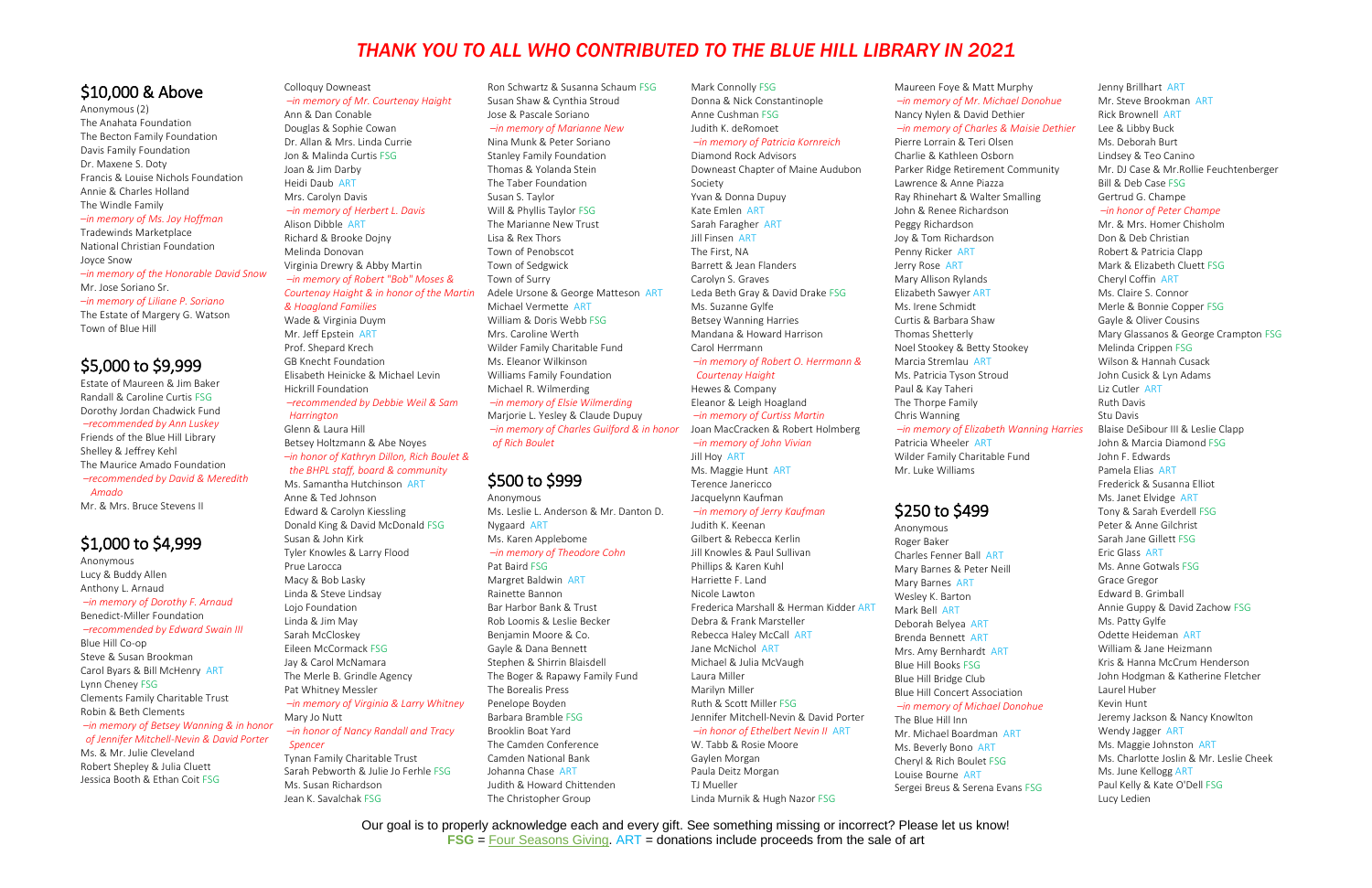Our goal is to properly acknowledge each and every gift. See something missing or incorrect? Please let us know! **FSG** = [Four Seasons Giving.](https://www.bhpl.net/fourseasons/) ART = donations include proceeds from the sale of art

William & Christine Leith FSG Sally Littlefield ART MAE Russ & Katie Magnuson Meg Maiden FSG Barbara Manicatide Charles Marbach ART Dick & Mindy Marshuetz Martha M. Massey William & Caroline Mayher ART Elizabeth McCrum

#### *–in memory of Jean Palmer Messex* Dan & Nancy McGraw

Ms. Ann McIlvain Marcia McKeague & Christ Austin Jon McMillan & Kathryn Rensenbrink Robert & Katherine Messenger Brad Meyer Nathaniel & Erin Meyer FSG Barry & Susie Mills FSG Larry Moffet ART Bebe & Terry Moulton FSG Ms. Molly Munn FSG Linda & Peter Nelson Bill & Lesa Netherton Tony Nicholas FSG The Norgang Family Ms. Kathleen Noyes ART John & Diane O'Shea

### *–in memory of Thomas O'Shea*

Lisa & Frederick Oettinger William & Ann Pladson FSG Bronson Platner Bob & Annie Poole Timothy & Barbara Poole FSG Rebecca P. Heyne ART Robert J. Publicover Malcolm Purvis Vivian Pyle & Anthony Anemone FSG Peggy & Chris Raphael Rebekah Raye ART The D&D Reinke Charitable Fund Mr. & Mrs. John E. Richardson FSG Ms. Melissa Rioux ART Thomas Rodes

# *Environmental Quotations," Barbara Rodes*

Richard & Anna Roelofs FSG Mr. Michael Ryan & Ms. Mary McGregor Elsie Sealander ART Dorrance & Patty Sexton Barbara Shelley ART Nicholas Sichterman & Mariah Hughs

Mr. Marshall Smith Ms. Vicky Smith ART Jeffrey & Barbara Steele Robert & Kristina Stephens FSG Sherry Streeter ART Mr. Marc L. Swartzbaugh ART Sarah & James Talalay Judy Taylor ART Jennifer & Andrew Traub Paul Trowbridge ART Marc Tucker & Kathy Bonk Matthew Tunnessen ART Derek & Ellen van Bever Foundation Mr. & Mrs. Thomas P. Vanburen Suzanne & Gus Williamson Cynthia Winings Gallery ART Ben & Micca Wootten

## \$100 to \$249

*–in memory of the author of "A Dictionary of*  Mr. Kevin & Ms. Christina Behre Anonymous *–in memory of Lloyd "Sandy" Sanborn* Anonymous (4) Eileen Ahern ART Mr. & Mrs. Raymond J. Akscin Rick Alexander FSG Eric & Joan Allen Mary & Ron Allen FSG Marianne Alweis & Richard Mellman Mr. Stephen Anderson Bill & Lanny Anderson Emil & Ellie Andy James & Betsy Armstrong Muriel T. Asbornsen Pam Aubuchon-Fields & George Fields Patty Bacon Christopher & Nancy Baker Leda & Gregory Ball Hattie Barker & Beal Lowen Sandra & Robert Baroody FSG Ms. Justine Barry Richard Bartlett Ms. Beth Barwise Daksha/Janet Baumann FSG Tony & Betty Beardsley Mark & Martha Bell Mr. & Mrs. Steven Belyea Ms. Patti Bender *–in memory of Bob Slaven*

Francoise Gervais ART Francoise Gervais & Scott Ms. Lila & Mr. Craig Gilber  $-$ *in memory of Courtenay* 

Todd Gilmour Richard & Kathy Githens Margie & David Gray FSG Terry & Sally Gray John & Katie Greenman FS Suzanne & Dick Grosh Larry Gross & Christine Sk

#### $-$ *in memory of Courtenay*

## Ms. Carol Benson ART

Stephen Benson, Ph.D. Suzanne E. Bergen

#### $-$ *in honor of Ms. Halle Lyc Pebworth*

Michelle Berger & Kevin Bach Paul R. Bernard Loren & Esther Berry Mr. Charles Best Holly Bixby Blue Hill Heritage Trust Blue Hill Wine Shop Mr. & Mrs. Mark Boechat Ellen Booraem Lawrence & Cathi Bost Donna & Winsor Bowden Amy Bramblett & Khalif Williams FSG Mr. Alexandre & Ms. Martha Bravo Ekaternia Breus Ms. Julie Brillhart Trudi Brock Mr. & Mrs. Loren Brown Tom Bugbee ART Ken & Kathy Burgess Robert Burns & Gary Schiro Mark Cahn & Jaclyn Frankfurt Katharine & Harry Caldwell Kathryn Calhoun ART Peter M. Carr-Smith Preston & Beth Carter FSG Dr. Richard Carter

#### *–in honor of Jonathan Fisher & Rich Boulet*

Lucia & Peter Gill Case Philip Osgood & Lydia Cassatt FSG Cheryl Boulet, CPA Katherine Noble Churchill ART Ronald & Juliet Cimino

### *–in memory of Louis Levy*

Avy Claire Julia Clayton Henrietta Clews FSG Christopher Closs *–in memory of Pamela R. McDonald*

Ms. Camilla Cochrane Steve & Sandy Collier Stephen Collier ART Thomas E. Conroy Fred & Alcyone Coon Camille Cooper & Kenneth Rossner Dinah Cooper Molly & Daniel Cooper FSG Ms. Trish Cooper & Dr. Woody Petry Amy Coppage & Carl Brill Mr. & Mrs. Darren & Julianne Crispin Ellen & Bruce D. Cummings Emily Cushman Peter & Anne Louise d'Entremont Mr. & Mrs. David P. Danielson

*–in memory of Margaret (Peggy) Danielson*

Phyllis Day FSG Ms. Windy Dayton FSG Deborah De Witt & Charles M. Lucas Janelle Delicata ART Daniel & Susan Dennett Dr. Philip DeShong Ms. Janet Dewar Nina Mocniak & William Doak Mr. & Mrs. Peter Dodge Tom Bjorkman & Roxanne Donahey Sean, Erin, Michael & Rebecca Dooley Paula Dougherty ART Mr. Robert Downey Priscilla du Pont Edward Dufresne & Elizabeth Lastaiti Trina Dykstra & Tom Stewart Ms. Noreen Eagleston ART Randy Eckard John Edson John & Mary Edwards Miss Rose Edwards Ms. Tracy Eisenhauer ART El El Frijoles Meredith & Donald Eley George & Pamela Elias Elliott Architects Matthew & Elizabeth Elliott Sam & Linda Emerson Timothy & Kathy Emerson Mr. & Mrs. George Emlen Eysenbach Family Susan & Tim Farrar John Fearey & Kathy Kling Susan Finsen FSG Sherry & Ted Fletcher Mr. Scott Forbes Ms. Haydee Foreman Monique Fowler Lane Franz Betsy P. Frawley & James M. Litton David & Carolyn Friedell *–in memory of Betsy Wade Boylan* Ms. Birgit Frind ART Anina P. Fuller ART Ms. Marsha Fulton Jacques & Rebecca Gagne

Elaine & Tom Gagner

Cynthia Gallant-Simpson ART Tracy & Nathan Gandy Ronald Garber, MD

Betty Gatewood & George Shakespear

Ms. Judith Hakola Hale & Hamlin LLC Brinley & Rooney Hall Hammond Lumber Co. Handworks Gallery Carolyn Hanke

Hannaford Margaret B. Hannah Barbara Haring Fred & Lillian Harrigan Marcia Hart-Quinby & Day Susan M. Harvey FSG Ms. Susan Harvey

#### *–in honor of Margo Harvey*

Samantha Haskell FSG Emily Hawkins Fred & Prudy Heilner Marilyn Heineman Lesley & Alex Hill Joe Colby & Judi Hilliker Don & Lee Holmes Horsepower Farm, Andrey Birdsall Ellie & Paul Horwitz Amy Houghton Richard & Mary Howe Edee Howland ARThall Huckel-Bauer Family Parker & Susan Hudson Mr. & Mrs. Robert & Spring Marissa Hutchinson Richard & Lorraine Hutchi Keith Hutchison & Lucy Ro Margery & Willliam Irvine J. McVeigh Jewelry Anita & Eric Jacobssen Toini & Carl Jaffe Janet Schlesinger & Jerry Steven & Karin Jagiela

Niall Janney

|                 | iviali Jahney                            |
|-----------------|------------------------------------------|
| Blanchard       | Mrs. Connie I. Jenkins                   |
| rt              | Jennifer Johnson                         |
| Haight          | Robert Jones                             |
|                 | Andrew & Nancy Kandutsch                 |
|                 | Melody & Richard Kane                    |
|                 | Dr. Virginia Kaufmann                    |
|                 | Jeremy Kazan & Kendra Thulin             |
| SG              | Ms. Anne Kelly                           |
|                 | Susan Kerwin FSG                         |
| wiot FSG        | King Hill Farm                           |
|                 |                                          |
| ' Haight        | Douglas Klaucke & Natalie Moses          |
|                 | John Ruger & Dee Knisley                 |
|                 | The W. C. Koch Family FSG                |
|                 | Eleni & David Koenka                     |
|                 | Marcia & Vaino Kola                      |
|                 | Laura Kuhl & Ben Lakin                   |
|                 | Ms. Jadyn LaDeau ART                     |
| วท & Ms. Sarah  | Ruth Lamdan & John Wolfe                 |
|                 | Rick & Ann Landesberg                    |
|                 | Mr. Peter Lang                           |
|                 | Ann Lape                                 |
|                 | -in honor of all librarians              |
|                 | Donald Lateiner                          |
| vid Quinby FSG  | -in memory of Bonnie Beth Lateiner       |
|                 | Amy Fulton & John Laterra                |
|                 | Shelley Latham & Kenton Jakub FSG        |
| гу              | The Law Family: Ian, Wanda, Julia, Amy   |
|                 | Mr. William Lawson & Ms. Elizabeth Lowry |
|                 | Leaf & Anna                              |
|                 | Susan Lees FSG                           |
|                 | Drs. Donald R. & Elyse B. Lehman         |
|                 |                                          |
|                 | Dana & Gigi Leonard                      |
|                 | Ms. Lee Lee Leonard ART                  |
|                 | Mr. Jonathan Lesser FSG                  |
| w & Donna       | Dr. Juliet Lesser & Dr. Robert Roy       |
|                 | William Leuszler                         |
|                 | -in memory of Elvira Bass                |
|                 | Mr. Keith Lewis                          |
|                 | Amanda Liang FSG                         |
|                 | Ms. Robin Lincoln                        |
|                 | Mr. Patrick Linehan FSG                  |
|                 | Jenny & Dave Lisle                       |
| nger Huseby FSG | Deborah Little & Tyler Miller            |
|                 | Murnik Family                            |
| inson           | -in memory of Martha Joye Lucas          |
| owe             | Arthur Lynn FSG                          |
| <b>FSG</b>      | Diane Lyon ART                           |
|                 | Halle Lyon & Michael DeMatteo            |
|                 | M.E. Astbury & Son, Inc.                 |
|                 | Carolyn MacDonald FSG                    |
| Jaffee          | Sally & Bill MacDowell                   |
|                 | Mainescape                               |
|                 |                                          |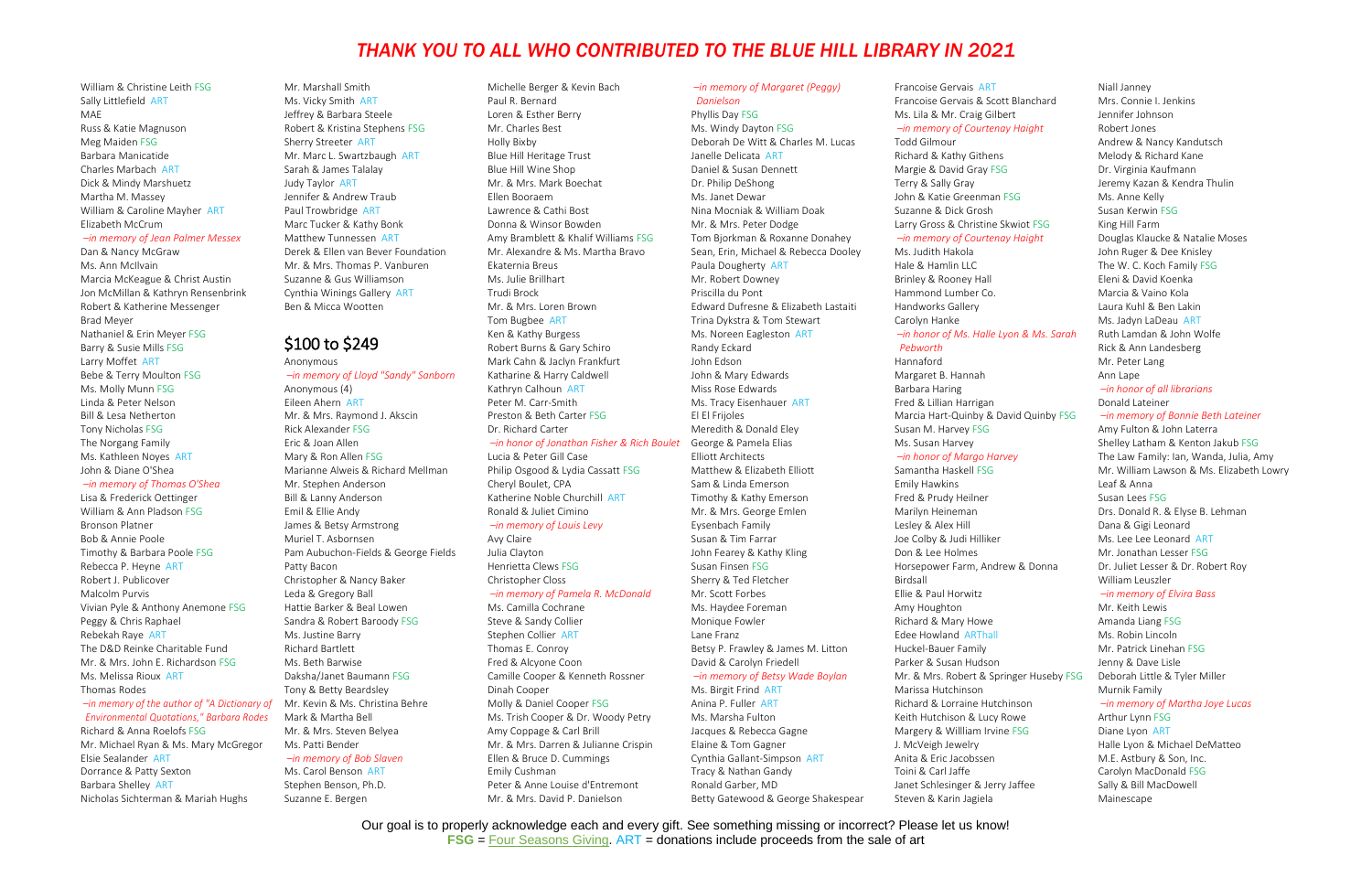## Our goal is to properly acknowledge each and every gift. See something missing or incorrect? Please let us know! **FSG** = [Four Seasons Giving.](https://www.bhpl.net/fourseasons/) ART = donations include proceeds from the sale of art

### *–in memory of Courtenay Haight* Ms. Claire Malina

Donald & Barbara Mallow *–in memory of Eliot & Ethola Sweet*

#### Richard & Barbara Malm FSG

Catherine Thompson & Edward Manuel Melissa Marcello & Eric Sturm James L. Markos Robin Jettinghoff & John Marples FSG Katherine Marsh John Marshall & Kathy Olsen Ms. Stephanie Marshall & Mr. Brad Galla Diana Marston Wood Ms. Carolyn Mathis Maria Matthews & Michael Scott FSG David O. Maxwell Hugh McCall & Gary Freeman Ms. Jane McCloskey Michael McFarland FSG Ms. Ann W. McGraw Ms. Christina McHenry Ms. Candace McKellar ART Thom McLaughlin & Dolores Seymour Moira McMahon & Jeff Allwine Meaghan & Zachary Holderby Kimball McMullin Darrell McNatt ART Carol Ann McNeal FSG Babs & Paul McNulty John & Carol Merrifield FSG Ray Merrill FSG Mr. Joseph Mesics

## *–in memory of Courtenay Haight*

Lorenzo Mitchell Margarete Molnar ART William & Carolyn Mor Dennis Moran Catherine A. Morse & Anthony Aman FSG Dr. Joanne B. Morton MunnWorks Kevin Murphy Holly & Matthew Murphy FSG Murphy-Shrewsbury Charitable Fund Margaret Myers Ms. Molly Nagle *–in memory of Courtenay Haight* Linda Nelson

Rebecca & Paul Nemser Sam & Jane Nesbitt Ms. Ann Neuhauser & Mr. John Sanches Joyce & Art Newkirk Miss Erin Niehoff Noack-Fincke Family

### Peter & Belinda O'Brien Susan O'Connor Owl Furniture: A Wing of the Geoffrey Warner Studio Susan Pacholski & Nigel Purvis FSG Diana Page & Oscar Ruiz Katherine Page & Alan Hein

## *–in honor of Rebekah Raye*

Phillip Lewis Paley Leonard Parrott Dave & Betty Parsons James & Bonnie Paulas Mr. & Mrs. David H. Peabody Paul & Kip Perkinson FSG Jennifer & Daniel Perry Wyn Kelley & Dale Peterson FSG Patricia Pettigrew ART Thomas & Deb Pfeiffle-Cormay *–in memory of Hope Gregory Talin Pfeifle*

## Sherry Pfister

Mr. Ronald Plantz *–in memory of Captain Bob Slaven* Kathleen Podraza & Joe Perkins Kevin & Virginia Poland Janice W. Prior-Crofoot FSG Katharina Radcliffe FSG Carolyn Raedle ART Blasdel A. Reardon FSG Catherine Rees Margaret Reick Mr. & Mrs. James Reuter Hal & Lisa Reynolds Lauren & Meredith Richardson Ann Rittenberg Mr. Mark Rosenthal & Ms. Lynne Yurosko Peter & Julie Roth FSG Loyda Rovere *–in memory of Arturo G. Constantino* Ms. Linda Rowell-Kelley ART

Virginia Royster *–in memory of Betsey Harries, Courtenay Haight & Bob Slaven*

Ms. Tiffany Rudloe John Ryan Ellen Ryerson Jim & Bridget Saltonstall Laura Sargent ART Sargentville Thursday Club Handmade Papers Gallery Eric & Eveleen Sass FSG Ruth Saxl FSG Michael Schafer Tom Schaub & Jan Beaver

### *–in honor of reading*

Jack Schlueter ART Joy & William Schmitt Schoettle Family Trust Christine Schutt & David Kersey FSG Ms. Joan Gurley Scopinich *–in memory of Joseph Carl Scopinich* Ms. Lisa Segal & Mr. Arthur Strimling

#### June E. Sendrowski Judith Shapiro

### *–in memory of Lillian Shapiro*

Mike & Pam Sharp Stuart Shaw Catherine & Martin Sheldon Weiss Michael Sinclair Mr. Cameron Skene FSG Peter & Donny Smith FSG Butler Smythe Susan Snider & Michael Percy Mrs. Colleen B. Spangler Bruce Stahnke & Erlynne Kitagawa The Stanton Family W. Paul Starkey Foundation

#### *–in memory of Paul Starkey & Betty Starkey; recommended by Brennan Starkey*

Ms. Katrin Starratt The Steenberg Family Pamela Storm Miguel Browne & Silvija Strikis Corinne Sucsy Roderrick & Anne Swift Mr. Bruce Talley ART Ken Taplin Nancy Taras TFG Tree-Free

### *–recommended by Doris Webb*

Joan Thelwell Mary Martha Thiel FSG Judith & Lowell Thomas Megan Thomas & Tom Bodenberg Sharon Thompson Carrie Thornburg-Bearse Rosemary Thorne & Patrick Moroney Ms. Maura L. Tillotson ART Mrs. Terri Titcomb Kate Tomkins & Fred Viennot Martha Tompkins Jon Tomson Jaime Torre Eder FSG Mr. Michael & Ms. Ann Trainor FSG Savannah Books Tim Trelease Claire Agoliati & Douglas Trenkle

Charles Trueheart & Anne Swardson Turn to the Wonderful Win & Deb Turner Ms. Lisa Tyson Ennis Marjorie Valdes Ms. Montana Van Duijn ART Lucy & William Van Hoff Ms. Sarah Vollman ART Lansing Wagner & Steven Keirstead Carolyn & Parker Waite FSG Robert S. Walker

## Eileen Webber

*–in memory of Dwight Webber* Ms. Hannah Webber & Mr. Greg Forrest Josh & Melanie Wehrwein FSG Ms. Zoe Weil & Mr. Edwin Barkdoll Ellen Werner

#### *–in memory of Fern McTighe*

Nancy Werth FSG Jeff & Anita Wessel Marjorie & Tom Wheeler Jane Whitney & Richard Hero Norman & Lynn Whyte Gail & Alec Wiggin Mr. David Wiggins Deborah Wiggs & Phil Norris Judy McGeorge & David Williams Melody Williams & Steele Hays David & Elise Wilson Nancy & John Wilson Sherry Streeter & Jon Wilson Tracy Winthrop Barbara Woodhouse Diane & John Woodruff Sam Woodward & Carolyn Bower Barbara Wright Eleanor Wright Carolyn Yoder Chris & Elizabeth Young Jeffrey Young Quentin & Susan Young *–in memory of Charles & Edna Gillis* Syedell Zove & Steve Kaufman

# Up to \$99

Anonymous Chrissy & Lucas Allen Downeast Properties FSG Lakeisha Allen Mr. & Mrs. Timothy Allen Carlos & Jeanne Amaral *–in memory of John Grant* Deborah Amato

Ms. Justine Appel Stephanie Aquilina & Isaad *–in honor of Hannah Cyrus & Claire Malina* Lisa Arhontes-Marshall & Cl Lila and Sydney Balch John & Mikey Bannister Richard Barnes & Suzanne Jo Barrett The Barton Family Mrs. Barbara Barwise Tom Batt & Galen Davis Mr. David Battey Ms. Carole Beal Beehive Development Nathalie Bell Scot & Trudy Bell Mr. Erich Bensheimer Dan Bergin Bergin-Garvey Family Riva & Arnold Berleant Rachel Gordon Bernstein Caroline Bicks & Brendon Hubert & Carol Billings Ronald & Genice Billings Mike Bishop Blue Zee Farm Penelope Boardman Mr. Willem Boichel & Ms. Coevern Robert & Bundy Boit Nancy & Charles Boothby Nancy Bos Elena Bourakovsky & Bill F Marcie Bowden & Robin B Lynn & Jon Braff Betsy Braunhut Candice Bray & Peter Smith Ms. Sharon Bray Katherine Bridges & Sean Mr. Roger Brignull ART Mr. & Mrs. Richard & Lind Juanita A. Bruns *–in honor of Edward Bruns* Carolyn & Thomas Bugbee Kathie & Jack Burnett *–in honor of Rich Boulet* Wimberley Burton & Kathy Mr. Philip Caper Mr. John Carew FSG

| Deboran Amato                               | ROUBLICK CASH                             |
|---------------------------------------------|-------------------------------------------|
| Kate & Sherwood Anderson                    | Wayne Chadburn                            |
| Ms. Justine Appel                           | James & Lynne Chamberlin                  |
| Stephanie Aquilina & Isaac Chittenden       | Sally Charnow                             |
| -in honor of Hannah Cyrus & Claire Malina   | Diana F. Chase                            |
| Lisa Arhontes-Marshall & Chris Marshall FSG | Mr. Nathaniel Chase & Ms. Annelise        |
| Lila and Sydney Balch                       | Schantz                                   |
| John & Mikey Bannister                      | Philip Chase & Marilyn Norcini            |
| Richard Barnes & Suzanne Van Wye            | Rev. Dr. Regina Christianson & Mr. Steven |
| Io Barrett                                  | Whitely                                   |
| The Barton Family                           | Charles & Katherine Claggett              |
| Mrs. Barbara Barwise                        | Janet P. Clarke                           |
| Tom Batt & Galen Davis                      | Carolyn Coe                               |
| Mr. David Battey                            | Peter Collier                             |
| Ms. Carole Beal                             | Paula Colwell                             |
| Beehive Development                         | Compass Point Real Estate                 |
| Nathalie Bell                               | Diane Compton                             |
| Scot & Trudy Bell                           | Kellie A. Coombs                          |
| Mr. Erich Bensheimer                        | Gloria & David Coomer                     |
| Dan Bergin                                  | Mr. Roderick W. Correll                   |
| Bergin-Garvey Family                        | -in memory of Mr. Courtenay Haight        |
| Riva & Arnold Berleant                      | Jane Crosen                               |
| Rachel Gordon Bernstein & Rob Bernstein     | Ms. Sandra Crowley                        |
| Caroline Bicks & Brendon Reay FSG           | -in memory of Agnes Gallagher             |
| Hubert & Carol Billings                     | Ms. Shirley Crumm                         |
| Ronald & Genice Billings                    | Kelly Cunnane                             |
| Mike Bishop                                 | Matthew Curtis & Tracy Malloy-Curtis      |
| Blue Zee Farm                               | Hannah Cyrus                              |
| Penelope Boardman                           | Lorraine & Tony Czarnecki                 |
| Mr. Willem Boichel & Ms. Susan Van          | -in memory of Mr. Courtenay Haight        |
| Coevern                                     | Dr. Nan Da                                |
| Robert & Bundy Boit                         | Ms. Daphne Daunt & Mr. Edward Begley      |
| Nancy & Charles Boothby                     | Suzanne & David Decrow                    |
| Nancy Bos                                   | Mr. Dwayne DeJoy                          |
| Elena Bourakovsky & Bill Raiten             | Ms. Bernadette Dempsey                    |
| Marcie Bowden & Robin Bowen                 | Ron dePaolo                               |
| Lynn & Jon Braff                            | Deborah Dethier                           |
| Betsy Braunhut                              | Kathryn and Andrew Dillon                 |
| Candice Bray & Peter Smith                  | Leslie Diodati                            |
| Ms. Sharon Bray                             | Annette Dixon                             |
| Katherine Bridges & Sean Delaney            | -in memory of Philip J. Dussault          |
| Mr. Roger Brignull ART                      | Patricia Donahue                          |
| Mr. & Mrs. Richard & Linda Brownell         | Anne & Dana Douglass                      |
| Juanita A. Bruns                            | Mr. Kerry Dugan                           |
| -in honor of Edward Bruns                   | Page W. Dwyer                             |
| Carolyn & Thomas Bugbee FSG                 | Ms. Anne D. Emerson                       |
| Kathie & Jack Burnett                       | Ms. Virginia Emerson                      |
| -in honor of Rich Boulet                    | Betsy Evans-Banks                         |
| Wimberley Burton & Kathy Glennon            | Charles & Carley Ferden                   |
| Mr. Philip Caper                            | Alida Fish & Stephen Tanis                |
| Mr. John Carew FSG                          | Bob & Nina Fleming                        |
| Janet Carpenter & Bob Salesi                | Mr. William Fletcher FSG                  |
| Lynn Carroll                                | Ann Flewelling & Charles Read             |
|                                             |                                           |

Roderick Cash